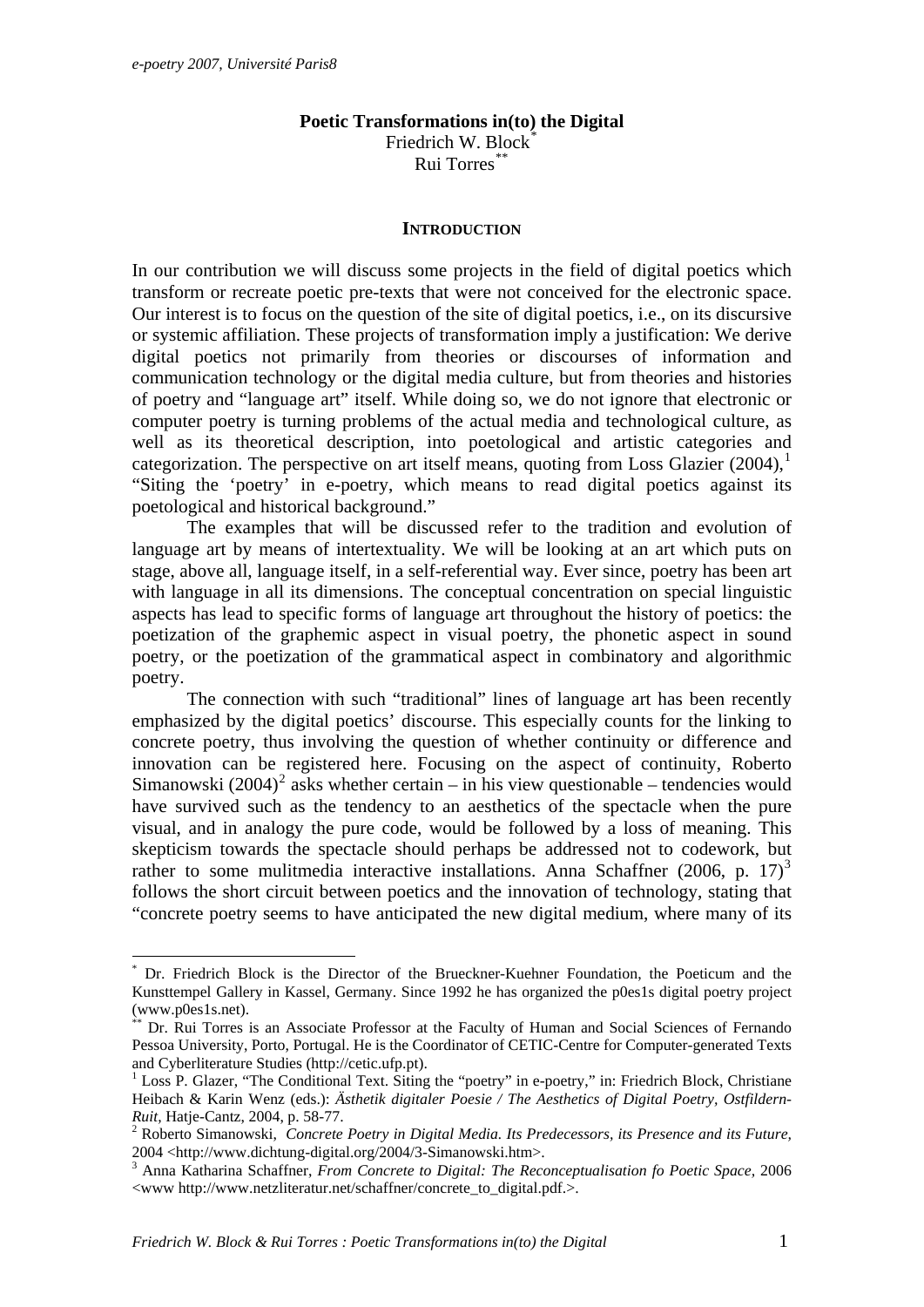conceptual premises can be literally effectuated and realised." On the other hand, it is interesting how Manuel Portela  $(2006)$ ,<sup>[4](#page-1-0)</sup> for example, describes concrete poetry with concepts and terminology of digital poetics, by examining this embracing of electronic media by concrete poets. For more than a decade Florian Cramer has also developed his studies about poetic calculations and the imagination of the self-executing text in this direction from the present back to ancient time. $5$ 

By selecting transformations which interpret the language art of predecessors, we understand them as a contribution and a reflection of the aesthetic program of experimental writing as it has developed since the 1950s. This is a period of time that has witnessed the beginning of poetic movements such as Lettrism, Concrete Poetry, and Oulipo, as well as the time of a new era of sound and visual poetry or intermedial poetry.

Framing digital poetics within the program of experimental writing of this period is methodologically starting with poetological semantics. Aesthetic programs consist of certain strategies, principles, values, working attitudes, questions and objectives which single artistic events and manifestations orient and control with pre or post interventions according to poetics. Programs occur in various levels of complexity which may cross each other. They develop intrinsic values and the specifics of these have to be indicated - usually with type or genre titles or, if required, with group or movement names.

From the beginning, experimentation as a program concept has been intended not so much to aid the classification of certain texts, but rather to help us orient in a certain poetic setting repeatedly said to have the following common criteria:

- the interest in a work being *with,* rather than *in,* the language, i.e. the concentration on its semantics and material aspects as well as its use in connection with other sign systems;

- the experiment with new perception and communication media;

- to make the processes of producing and understanding aesthetic forms a central theme;

- linkage and integration, and therefore also extension, of media and procedures used in more traditional forms of art;

- the connection of literature with other arts - particularly with contemporary developments in the fine arts and music - and also with science and politics, the reflection on the limits of literature / poetry / art;

- the very rational and cognitively oriented attitude of the producers;

- their cooperation in groups and their international integration.

1

Out of this setting, we suggest five conceptual principles, which have specifically changed or expanded in digital poetics: medial self-reference, processuality, interactivity, intermediality, and networking. $6$ 

The particular realization and specification of these relatively abstract concepts offers an orientation for the description and assessment of transformations and

<span id="page-1-0"></span><sup>&</sup>lt;sup>4</sup> Manuel Portela, : "Concrete and Digital Poetics," in: "New Media Poetry and Poetics" Special Issue, *Leonardo Electronic Almanac* Vol 14, No. 5 - 6 (2006). 25 Sep. 2006, <http://leoalmanac.org/journal/ vol  $14/lea$  v $14$  n $05-06/mportela.$ asp >.

<span id="page-1-1"></span><sup>5</sup> See Cramer´s excellent compilations of his studies: *Words Made Flesh. Culture, Code, Imagination,* 2006 <http://www.netzliteratur.net/cramer/wordsmadefleshpdf.pdf>; *Exe.cut[up]able statements. Poetische Kalküle und Phantasmen des selbstausführenden Texts,* Dissertation, Freie Universität Berlin, 2006.

<span id="page-1-2"></span><sup>&</sup>lt;sup>6</sup> Cf. Friedrich W. Block, Christiane Heibach & Karin Wenz: "The Aesthetics of Digital Poetry: An Introduction", in: Block, Heibach & Wenz (eds.): *p0es1s. The Aesthetics of Digital Poetry*, Ostfildern, Hatje-Cantz, 2004, p. 13-36.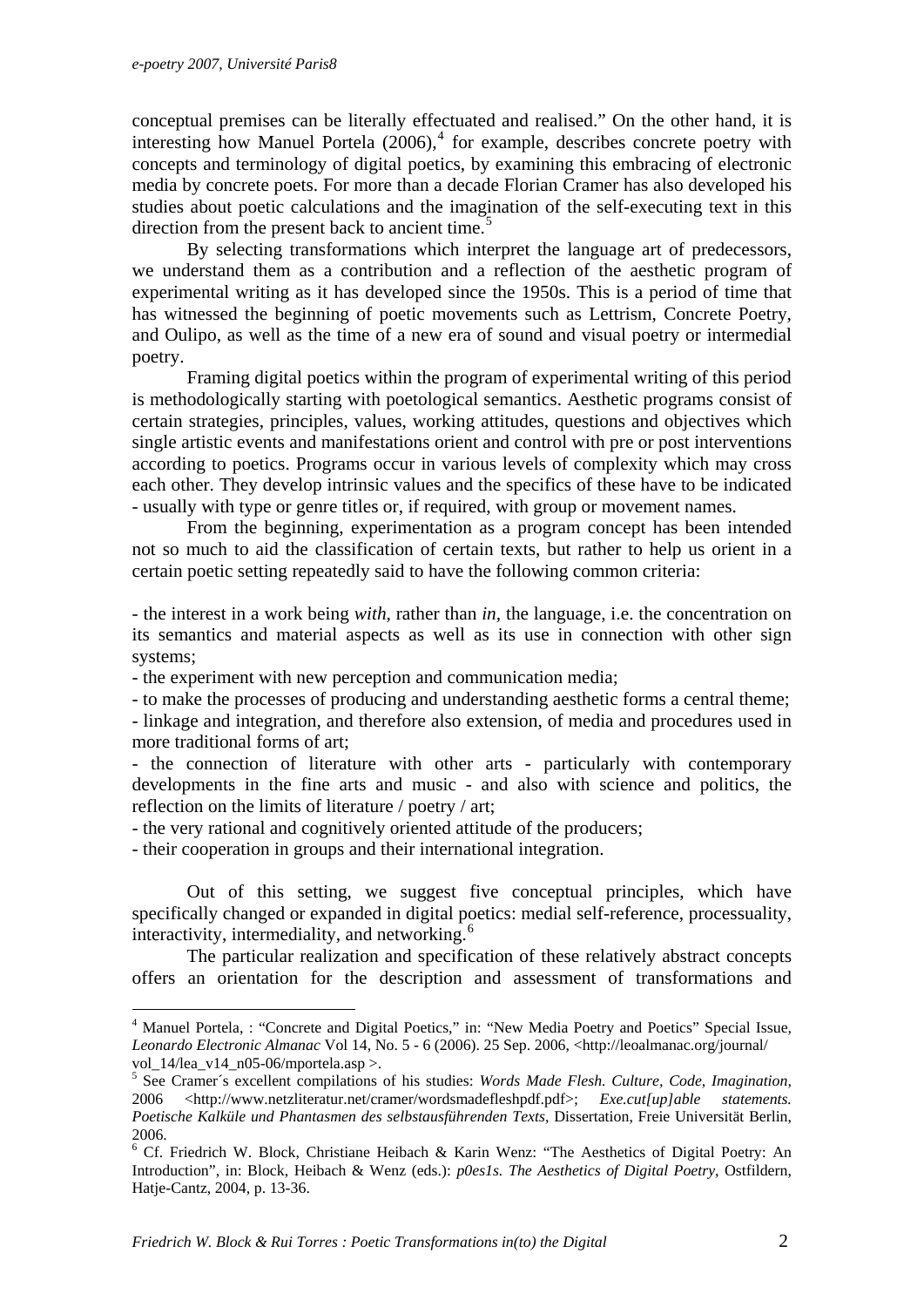recreations in(to) the digital. However, the observation of modifications has to focus on both the *gestalt* and the underlying idea or concept of the specific project. We have to ask whether certain poetological problems are continuously worked out or whether new perspectives are presented. In short, we aim at asking: Can we state re-evaluations?

This leads to certain questions related to the achievements and functions of poetic transformations:

- Is a certain transformation designed as an artwork or artistic project of its own? If so, would it then be conceived to belong to the poetic program that the pre-text is representing? Or could we instead observe an opposition, perhaps as travesty or parody? Could this new work convincingly claim to be innovative or would it rather mean a trivialization of the pre-text?
- Is the recreation meant to be a translation or transmedialization? In these cases, we could discuss how appropriate it was created as compared with the pre-text.
- Do we have to assess the transformation not as an artistic expression on its own but as a creative reading and interpretation of the pre-text in a new technical environment – be it for research or for didactical mediation?

We will now discuss some examples from Portugal and Germany against this theoretical background. We offer two perspectives: an "internal" one reflects the production aesthetics of recreations (Torres) and an "external" one discusses projects from a reception aesthetic point of view (Block).

# *POESIA ENCONTRADA* **BY ANTÓNIO ARAGÃO**

António Aragão (1924-) was the organizer of many publications of experimental poetry in Portugal. He has developed many pioneering experiences with electrography, photocopy, collage, or image-writing, and his work, very poorly published and mostly unavailable, is nonetheless acknowledged by all poets of the group as very innovative and influencing.

In trying to explain his collage-poems, Aragão writes that these cases of "found poetry" come entirely from the newspapers, claiming that the "malleability of the expression allows for several readings."<sup>[7](#page-2-0)</sup> He further explains that "We supply one reading (...) [and] we leave also to the reader the possibility to make other readings, in other words, to do, to a certain extent, his/her poem."[8](#page-2-1) This openness of the original text, as well as its projected fragmentation and accepted indeterminacy, can be well developed in digital media, given that cybertexts can be dynamic, open and randomly generated.

 Aragão also predicted that this type of poetry, based as it is on everyday reality itself, "transforms and recreates reality in one another, an implausible one". And he additionally maintains that "poetry has always varied its expression. (…) The incessant search for new and different expressions, which pervades all the arts, is tremendously provoked by the necessity of knowing and of giving (all) realities of the human spirit. Undoubtedly, the conquest of other expressions, instead of destroying poetry, is its way of passing through time, and it is its continuous and inexhaustible power of metamorphosis that confers it with validity and presence in the world."

<span id="page-2-0"></span> 7 António Aragão, "Poesia encontrada", *Cadernos da Poesia Experimental*, 1, Lisboa, Ed. Autor, 1964, p. 37.

<span id="page-2-1"></span><sup>8</sup> *Idem, ibidem*.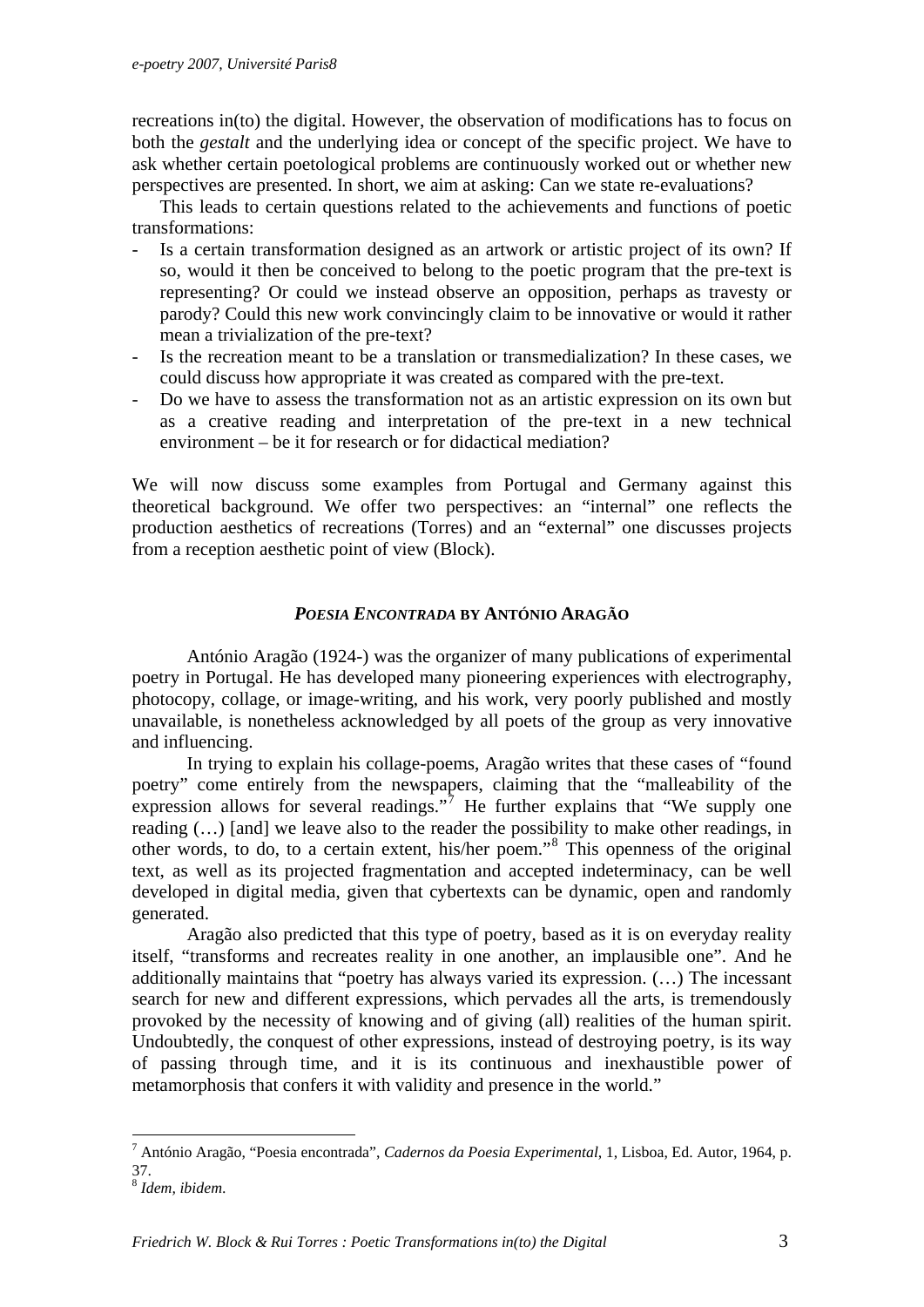We believe that a work with these characteristics – impermanence, openness, indeterminacy – can be developed in a new form of expression, in a new medium, thus representing an interpretation of the pre-text in a new technical environment, in this case, the Internet. In truth, these found poems are based on the incompleteness and the indeterminacy of the text that supports them, because the text would differ according to the changes in the newspapers, in addition to the fact that the spatialization of the text in the collage also creates different readings and combinations.

For the recreation of these found poems we have used Jared Tarbel's Actionscript code of "The Emotion Fractal", "a recursive space filling algorithm"<sup>[9](#page-3-0)</sup> which places an arbitrarily sized word anywhere within a given rectangular area. In this way , we expect to put forward medial self-reference, in that the visual expressiveness of language is used in random typographic events that occur on the page. In effect, the words and expressions taken from online newspapers are spatialized on the screen in a random manner, imitating the collage aesthetics that seems to be implied in Aragão's project.

On the other hand, as Tarbel explains, the effect of this code is "a region of space completely filled with increasingly smaller type. (…) The actual word placed is randomly determined, taken from a predefined list of English words." In this case, however, the text, instead of being a copy of Aragão's original collages, i.e., instead of being a reproduction of the pre-text, is dynamically pulled from *rss* feeds of online newspapers on the web. The result of this *php* script is an ever-changing, dynamic collage, different every time it is accessed: both visually and verbally. At the same time, this recreation reflects the poetological category of networking: the poem is live updated from web servers, being its text dependent on those changes.

## *MÁQUINA DE EMARANHAR PAISAGENS* **BY HERBERTO HELDER & PEDRO BARBOSA**

Herberto Helder (1930-) was the co-organizer, with Aragão, of the first review of experimental poetry in Portugal, the *Cadernos da Poesia Experimental* (1964). His initial experimental works are mainly influenced by the combinatory technique. In the postscript of *Electronicolírica*, <sup>[10](#page-3-1)</sup> he mentions an experience that Italian poet Nanni Balestrini did in 1961, with early computer-generated poetry ("Tape Mark I"). Balestrini, Helder reminds us, "choosing some fragments of ancient and modern texts, has supplied them to an electronic calculator that, with them, organized, according to certain combinatory rules previously established, 3002 combinations, later selected". Helder could have mentioned the OULIPO experiences as well. In any case, he did not have access to a computer, like Balestrini did, neither did he have a literary context in which to develop his ideas. And so, he practiced this technique in different ways. In his poem "Máquina de emaranhar paisagens", Helder freely combines fragments of the books of Genesis and Apocalypse, as well as François Villon's, Dante's, Camões' and his own, by using combinatory processes, inter and intra-textual, of a great complexity. And he clarifies that his method of poetic creation is stimulated by a process of transference and combination, one from which springs a similarity with "some magic primitive texts, some popular poetry, some medieval lyricism",<sup>[11](#page-3-2)</sup> thus creating a peculiar "ritual magic formula, of which the popular refrain and the medieval parallelism is a trace, as the ballads of the poetry of the *Cancioneiros* seem to

1

<span id="page-3-0"></span><sup>&</sup>lt;sup>9</sup> <http://levitated.net/daily/levEmotionFractal.html>.

<span id="page-3-1"></span><sup>&</sup>lt;sup>10</sup> Herberto Hélder, "Posfácio", in: *Electronicolírica*, Lisboa, Guimarães Editores, 1964.<br><sup>11</sup> Idem. ibidem.

<span id="page-3-2"></span>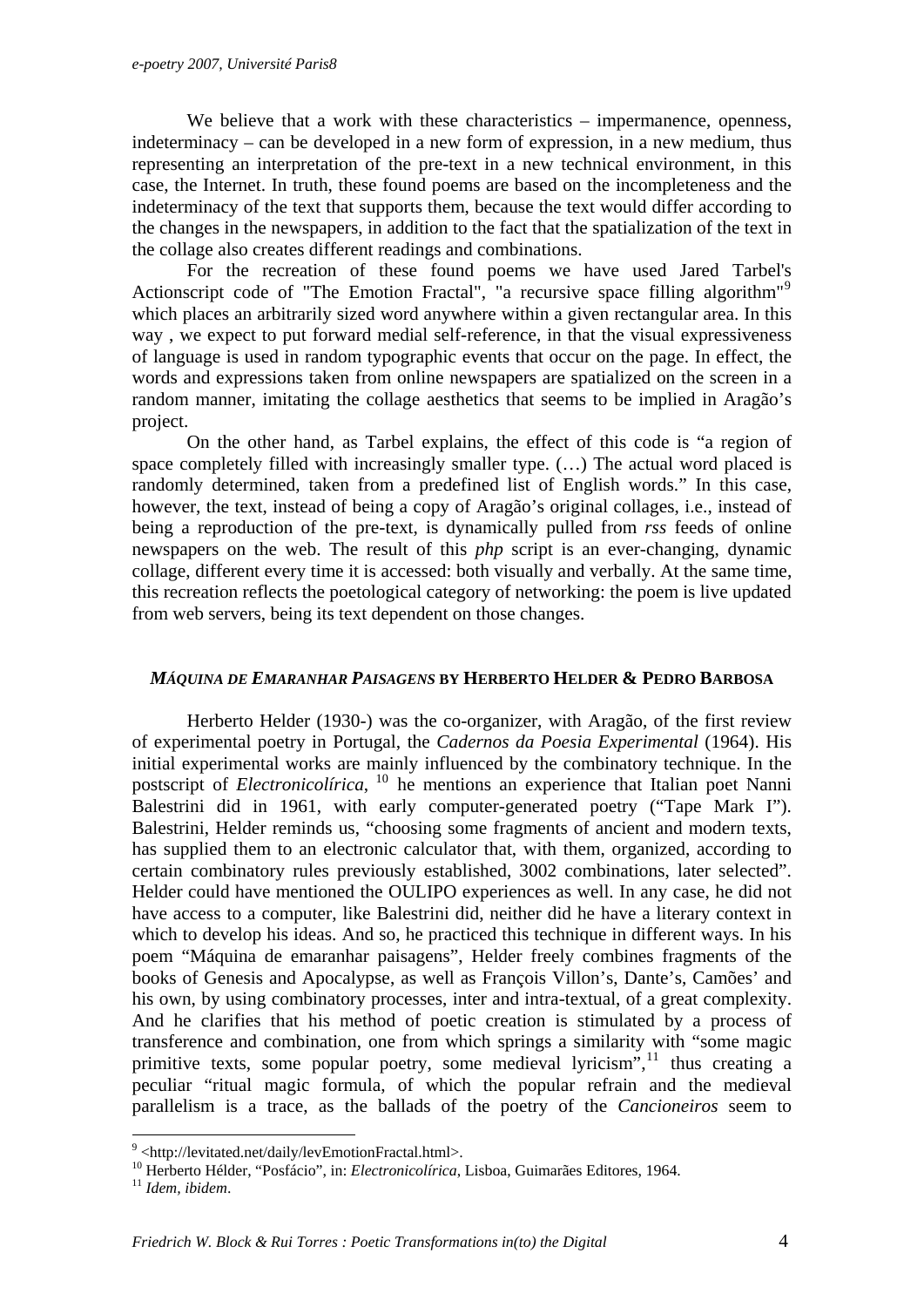illustrate".<sup>[12](#page-4-0)</sup> Helder ends up concluding that "(the) combinatory principle is, indeed, the linguistic base of all poetic creation".<sup>[13](#page-4-1)</sup>

 These works of Herberto Hélder were expanded by Pedro Barbosa (1950-) in some of his experiments with computer-generated poetry. Barbosa has been developing poetry with the help of computers since  $1976$ .<sup>[14](#page-4-2)</sup> A pioneer of computer-generated literature, he has had, for the realization of his virtual texts, the collaboration of several programmers, but in all of his projects the literary algorithms are of his authorship. In harmony with the movement of dialogic relations which we have referred, among his first cybernetic poems one can find links to the experiments abovementioned, namely the development of the "Máquina de Emaranhar Paisagens". Pedro Barbosa was proposing a "renovation of the literary experimentalism in computer-generated literature", envisaging the processes of transformation and transposition that the transition of the printed to the digital entails.<sup>[15](#page-4-3)</sup>

At the same time, his resulting virtual text is an open work: a work in movement, incomplete and indeterminate. As with all generative literature, the virtual represents the possibility to have many different results from the same code. And there is also a place for the reader to interact with the text-program, by means of an active readership.

#### *HUMUS* **BY HERBERTO HELDER**

The first publication of Herberto Helder's *Humus* has the suggestive subtitle of "Montage-poem", and in truth this is an intertextual work which uses and transforms the "words, sentences, fragments, images, [and] metaphors" of the homonymous text of novelist Raul Brandão. Helder explains this type of re-writing as archetypal: "there is only one law that includes so much the world of the things as that of the imagination. That law is the law of metamorphosis." (1964: 5)

 This intertextual poem is currently being recreated as a set of virtual texts programmed in Actionscript which are dynamically animated, by means of random substitutions, using the original lexicon of Raul Brandão's *Húmus*, a text which was studied and classified in terms of statistical frequency and grammatical position. These lists, which constitute a digital fenotext, are indexed in *xml* lists of words, which are accessible to the reader in many different ways.

However, this is not merely a combinatory recreation of the literary algorithm conceived (or imagined) by Helder, given that the permutation of the text is also inscribed in the sound generation and in the visual matrix. Every time that a word changes on the screen, a sound and an image are also transformed into their algorithmic equivalent new self, thus becoming a triple layer process: a calculator of interconnected possibilities of text, sound and image. This *medial self-reference* is an appeal to the concrete materiality of language, and the verbivocovisual expressiveness of language is explored by hypermedial means. But, perhaps most importantly, this recreation aims at being an immersive experience, exploring *intermediality*, through its extensive usage of integrated multimedia data within interface programming.

<span id="page-4-0"></span> $12$  Idem, ibidem.

<span id="page-4-2"></span><span id="page-4-1"></span><sup>12</sup>*Idem, ibidem.* <sup>13</sup> *Idem, ibidem.* <sup>14</sup> *A Literatura Cibernética 1: autopoemas gerados por computador,* Porto, Edições Árvore, 1977; *<sup>A</sup> Literatura Cibernética 2: um sintetizador de narrativas,* Porto, Edições Árvore, 1980. *Teoria do Homem Sentado*, Porto, Edições Afrontamento, 1996. *O Motor Textual*, Porto, Edições UFP, 2001; *Máquinas Pensantes: aforismos gerados por computador, Lisboa, Livros Horizonte, 1988.*<br><sup>15</sup> Pedro Barbosa, "A renovação do experimentalismo literário na Literatura Gerada por Computador", in

<span id="page-4-3"></span>*Revista da UFP*, 2(1), p. 181-188, Maio de 1998.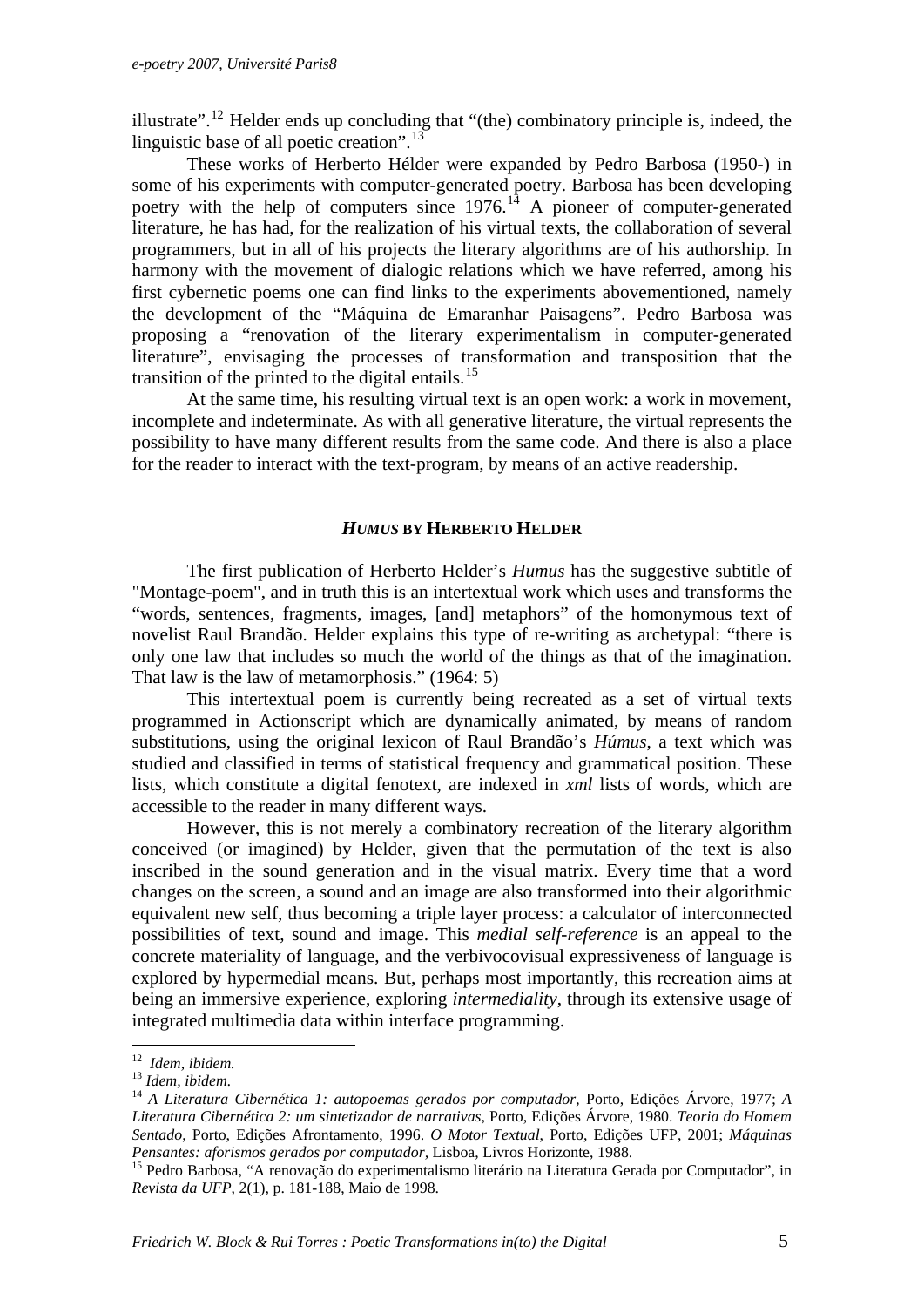The reader can recreate these lists of words, adapting the poem to his/her own taste; s/he can also send, whenever desired, the achieved realisations to a *php* server, where they are recorded. This process of interactivity is based on *networking*, granting the recreation with a possibility of collaborative writing and consequently of collective knowledge. Moreover, as the several variations and versions of virtual readers are archived on web servers, it is possible to send this data to *rss* feeders, PDAs, cellular phones, instant messengers, or through podCasting.

## *OSKARINE* **BY ULRIKE GABRIEL & OSKAR PASTIOR**

In 2003 software artist Ulrike Gabriel (1964-) created the *Oskarine*, a project which takes in the poetry of the Romanian-German writer Oskar Pastior (1927-2006). Oskar Pastior counts as one of the most fascinating poets of German language of the  $20<sup>th</sup>$  century. The dominant principle of his writing is the restricting rule of a poetic algorithm which Pastior conceived to be textual generator. Accordingly, he renewed various old and partly forgotten forms of combinatory poetics such as the anagram, the palindrome, the sonnet, the sestine, the pantum or the villanelle. It isn't a surprise that Pastior was the only German speaking member of the international OULIPO group. As a complement of the scriptural aspect of his work, there is also sound: Pastior's poems develop in a quite specific way by oral presentation, and Pastior's voice, with its Romanian-German accent and its individual rhythm and melody, has distinctively coined the reception of his oeuvre.

All these aspects play an important role in the *Oskarine* project which Ulrike Gabriel developed in close collaboration with Oskar Pastior. *Oskarine* is a poetry machine which generates virtual Pastior poems and displays them with his voice. Gabriel selected several of his poems with strict algorithms. These are especially the forms of the pantum, the sestine, and the sonnet which were programmed in Java. The pantum, for example, is a poetic form that came from Malaysia to France about 150 years ago. It has an open amount of stanzas of four lines each. The second and the fourth line of a stanza appear as the first and the third line of the following stanza, while the last stanza of the poem includes line 1 and 3 of the first stanza as line 2 and 4 to complete the permutation. Pastior recited his particular poem which was recorded and then cut into the units for permutation, that is to say, into audio samples. Following the respective algorithm, the program creates numerous variations of the poem, as well as its reading, respectively. At the same time, the program displays each selected text unit on the screen as a nearly transparent animated line being joined by the following lines. As the permutation continues, this visual text becomes denser and more opaque, thus transforming itself into a scriptural image.

The interest of Gabriel and other software artists in Pastior's poems is obviously caused by an impression of affinity. This concerns both the self-reference and the processuality of the self-executing text. Another crucial point is the old question of how close the machine could come to the poet, and in exactly which respect we have to realise the differences. The simulative aspect of the *Oskarine* appears to be remarkable in the first moment. However, we have to state important differences concerning both the methods and the concepts.

We observe an autopoetic mechanism inscribed into the pantum, the sestine, or the sonnet. Pastior is interested in exposing himself as a subject (in the ambivalent sense of being self and submission) to this auto-activity of language and text. Under such constraint, his writing process aims at finding formulations which are as fine and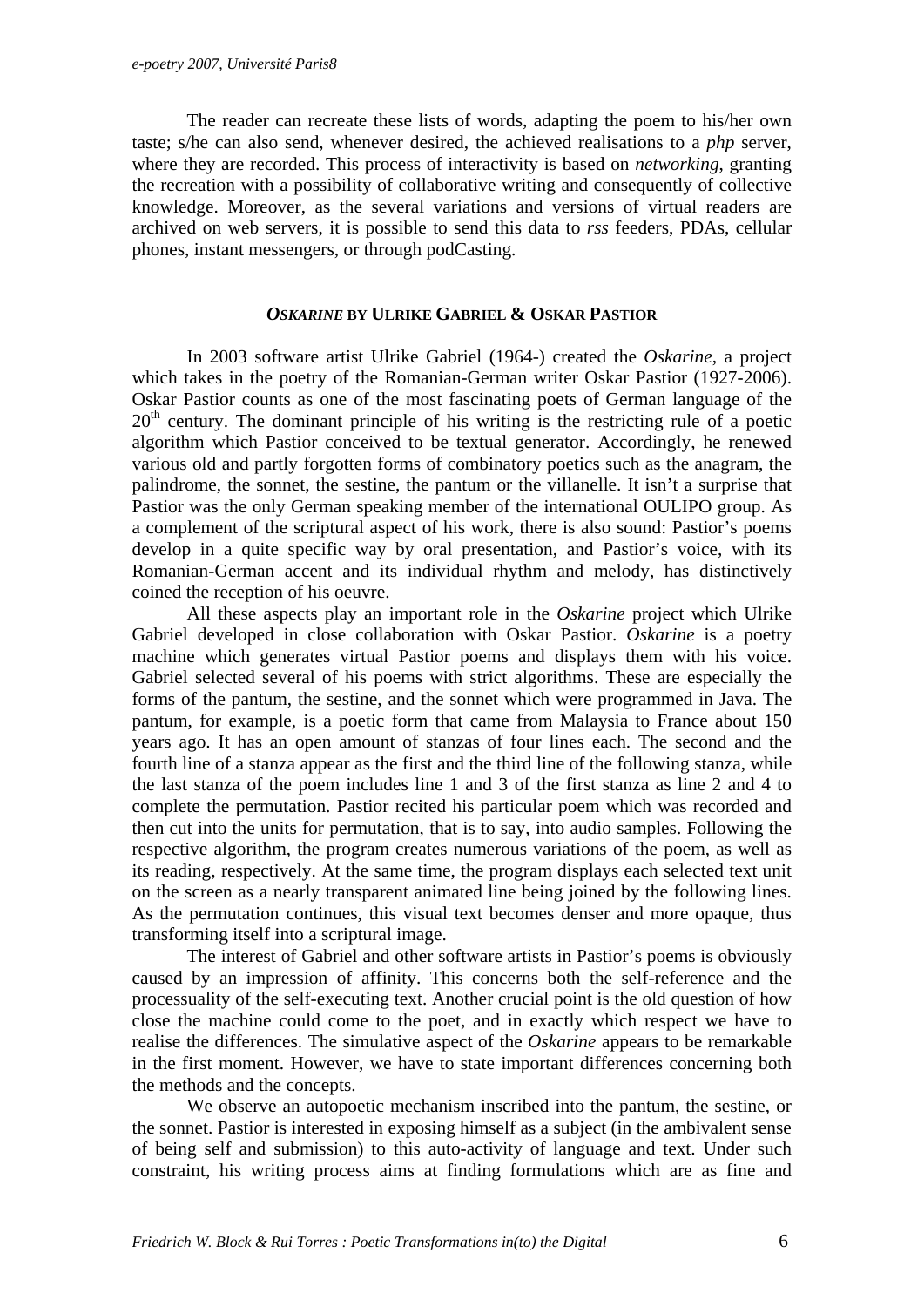ingenious as possible. This is part of the play between determinacy and indeterminacy. As distinct to the machine concept, it is not decisive for Pastior to program the algorithm correctly. By using this algorithm, he rather tries to find and combine letters, sounds, and words – often neologisms or new elements of the individual Pastior's language – in such a way that they fit together tonally, visually, and semantically. This process results in the creation of surprising relations and tensions. For example, while the *Oskarine* has to polish the cuts between the samples as clean as possible, Pastior concentrates on such cuts in order to put them into tension and reflection. While the *Oskarine* is constantly and strictly or stubbornly permuting the units which were been pre-fabricated by Pastior, such a process certainly belongs to the creating process of the author, but for him it is just a method to achieve a consistent and unique result. He rather uses the algorithm with the intention of inventing various different poetic forms, and by working with additional rules within a cycle of poems. In brief, the machine has a lack of imagination and it is missing the unique modulation of an individual reading.

 However, to offer such a reflection on differences proves the impressive aesthetic value of the *Oskarine*. Conceptually, the project doesn't just want to simulate the author, but to stage a game between the similarity and difference of two different generative processes, between program and poem, between machine and author as precise as possible. The visual poetry of the *Oskarine* is symbolising this game like a commentary, by intermedially changing between word and image, chaos and order. Compared to Pastior, Gabriel's artistic concept is situated on another, more abstract level of observation, but it has to do with similar questions. In the hypermedial composition of various codes, it also presents a great mastery. In our view, this conceptual, as well as formal, density proves this project to be a first-rank artwork on its own. And beyond, it is an exceptional reading and interpretation of Pastior's poetry.

## *STOCHASTISCHE TEXTE* **BY THEO LUTZ AND** *FREE LUTZ* **BY JOHANNES AUER**

The very first computer generated text was presented in 1959. Theo Lutz (1932- ), a young student of informatics at the University of Technology (TH) Stuttgart, created what he called *Stochastische Texte (Stochastic Texts)* using the Zuse Z 22 electronic mainframe. Lutz published the result of his project as an essay in *augenblick*, [16](#page-6-0) a journal of aesthetics edited by his professor Max Bense (1910-1990). Bense was a professor of philosophy and science theory as well as a writer. Since 1950 he published pioneering contributions to a rationalistic theory of art based on semiotics and information theory.<sup>[17](#page-6-1)</sup> His text aesthetics from 1960 present the conceptual context in which the *Stochastic Texts* were developed: the turn from idealistic subjectivity to rationalism and objectivity of art, to a programming of the beautiful, the turn from mystic creation to statistic innovation by "a realisation whose existence and perception is based on throwing dice, on a selection of frequencies. One does not change from nothing into being but from the disorder of high entropy into the order of high information."<sup>[18](#page-6-2)</sup>

These poetics were concretely realised by Theo Lutz. He programmed the "throw of dice" as a random generator for the Z 22 which produced grammatically

1

<span id="page-6-0"></span><sup>16</sup> Theo Lutz,"Stochastische Texte", in: *augenblick* 1959 (1), p. 3-9, <http://www.stuttgarterschule.de/lutz\_schule\_en.htm>.<br><sup>17</sup> Max Bense: *Literaturmetaphysik. Der Schriftsteller in der technischen Welt.* Stuttgart 1950.

<span id="page-6-2"></span><span id="page-6-1"></span><sup>&</sup>lt;sup>18</sup> Max Bense: *Programmierung des Schönen. Allgemeine Texttheorie und Textästhetik. Baden-Baden* 1960, p. 55, translation by fwb.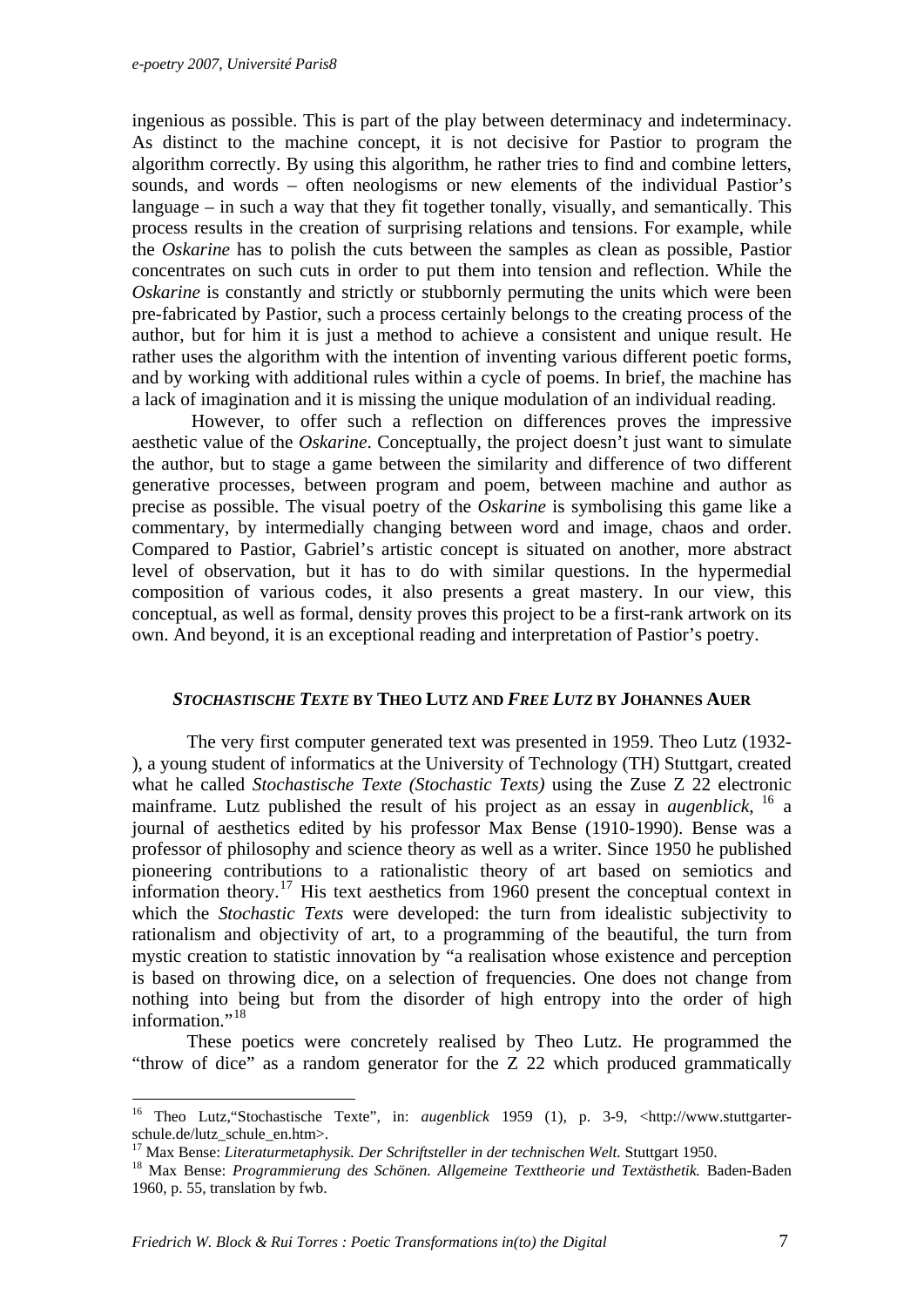correct "elementary sentences" from a storage of linguistic variables. The machine stores a certain number of subjects, predicates, logical operators, logical constants and the word "IST" (engl.: "IS"), coded as binary numbers. In several steps the program calculates various random numbers which determine the selection of stored variables to generate each sentence. The sentences were first coded as ticker tape and then printed on a telex machine.

The nouns and adjectives stored in the machine were taken from Franz Kafka's famous novel *Das Schloss (The Castle).* It is quite interesting that neither this predecision was reflected conceptually nor the fact that Lutz had corrected some missspellings of the telex printout for the publication in *augenblick*. We suggest to call this blind spot a latently subjective and romantic factor.

Here we see the starting point of the *Free Lutz* project (2005) in which net-artist Johannes Auer (1962-) transformed the *Stochastic Texts.* First of all Auer exactly reprogrammed the generator in *php*. The processing of elementary sentences as they were generated on the Z 22 can now be followed on the Internet.[19](#page-7-0) However, for *Free Lutz[20](#page-7-1)* Auer conceived a series of extensions. The project allows the generation of sentences with or without the mistakes that Lutz had corrected. Additionally, the audience can interactively invent and write nouns and adjectives and select their gender to be integrated in the program's writing process. As a result, the mentioned pre-decision which had not been reflected by Bense or Lutz becomes a conceptual part of the *Free Lutz* project. Hence two different forms of random generation are opposed and networked: the calculating program and the incalculable writing activity of the participating internet users. This aspect is supplied with another feature: Search entries which Internet users enter into the search engine *Fireball* are fed into the vocabulary of the generator in real time. Thus another text generator – the search engine including its users and the Internet as an open writing process – is self-referentially integrated into the project. As follows, the project presents itself as complex networking of different forms of text generation. Finally, Auer conceived another interesting extension when he invited an actor to recite the sentences as soon as they appear on the screen during a performance or a live radio broadcasting. In this way the processuality is extended to an interaction between actor and audience, especially if the users would enter words with a special phonetic or semantic aspect like, for example, words with a difficult pronunciation or an obscene meaning.

By his project Auer not only honoured and made accessible the *Stochastic Texts*, but he also offers to reflect the first computer text in relation to present Internet culture. The project conceives the contemporary complexity of digital culture by the recursive networking of several different forms of text generation and presentation. Aesthetically we realise a conceptual fusion of algorithmic and net poetics. It is interesting that Auer consciously integrates the subjective factor again. In doing so he raises a similar reflection like Ulrike Gabriel's *Oskarine*. In *Free Lutz* this reflexive subjectivity is realised when text is generated by the performance audience or the Internet users or, increased, as say "authentification" by the physical, vocal presence of the performing actor. This can also be interpreted as a critical, even deconstructive reading of Bense's aesthetics, as a re-evaluation: The radical calculation and statistical determinacy of the beautiful is opposed by indeterminacy and individuality. This link to Romanticism is dialectically outlined as a latent subtext of Bense's poetics.

1

<span id="page-7-0"></span><sup>&</sup>lt;sup>19</sup> <http://auer.netzliteratur.net/0\_lutz/lutz\_original.html>.

<span id="page-7-1"></span><sup>20 &</sup>lt; http://copernicus.netzliteratur.net>.